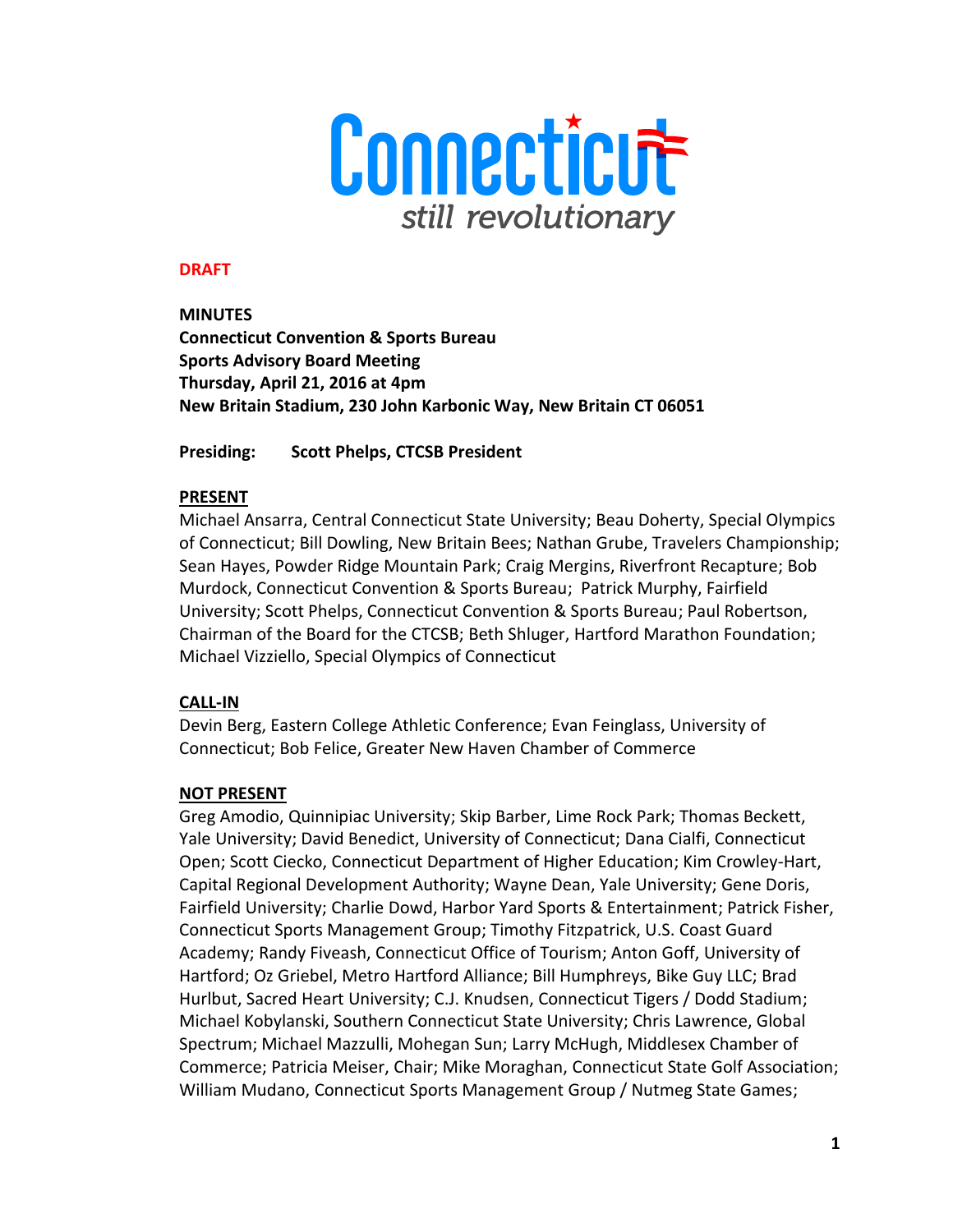Patricia Mulcahy, Connecticut State University System; Alayne Murphy, Webster Bank Arena: Michael Murtha, Mohegan Sun; Karissa Neihoff, Connecticut interscholastic Athletic Conference; Karen O'Connell, Foxwoods Resort Casino; Larry Perosino, Connecticut Boxing Commission; David Polk, First Tee of Connecticut; Maura Provencher, Connecticut Conference of Independent Colleges; Michael Renwick, Trinity College; Tim Restall, Hartford Yard Goats; Chris Sienko, Connecticut Sun; Jamie Toole, Bridgeport Bluefish; Renea Topp, Lime Rock Park; Josh Vanada, Thompson Speedway Motorsports Park; Sara Willcox, Connecticut Open

#### **Introduction and Call to Order:**

Mr. Phelps called the meeting to order at 4:10pm. Mr. Phelps thanked Mr. Dowling and the New Britain Bees for their hospitality in hosting the Sports Advisory Board Meeting.

#### **Welcome:**

Mr. Dowling welcomed the Sports Advisory Board to New Britain Stadium and to the inaugural game of the New Britain Bees of the Atlantic Baseball League. Mr. Dowling is very excited to continue professional baseball in New Britain with this new independent league team. The Bees name has strong ties to the City as the civic motto of New Britain suggests, "Industry fills the hive and enjoys the honey." Mr. Dowling also added that the Stadium is open to hosting events, meetings and trade shows at the facility.

#### **Review and Approval of Minutes:**

The minutes of the January 14, 2016 meeting were reviewed and accepted by a unanimous vote.

### **CTCSB Update:**

Mr. Phelps stated that Jessica Jones, a long-time CTCSB employee responsible for convention services in the northern part of the state and for the CTCSB Housing Bureau, has taken a position at the Trinity College in the Alumni Affairs Office. Sue Henrique is now the CTCSB state-wide membership director. Ms. Henrique continues to provide convention services for the southern part of Connecticut. Donna Slaga is now responsible for convention services for Hartford and the northern parts of the state. Ms. Slaga is also overseeing the CTCSB's Housing Bureau with assistance from Mary Baron.

Mr. Phelps reported on CTCSB's sales numbers. The number of leads issued by the CTCSB staff are up 57% for the year to date while the total lead room nights are up 22%. There has been a strong increase in leads for smaller events, especially in the social market, which are available to bring to more of our member properties throughout the State. Definite bookings to date in FY2016 have resulted in \$40.4M in total sales revenue and \$3.2M in Connecticut sales tax revenue.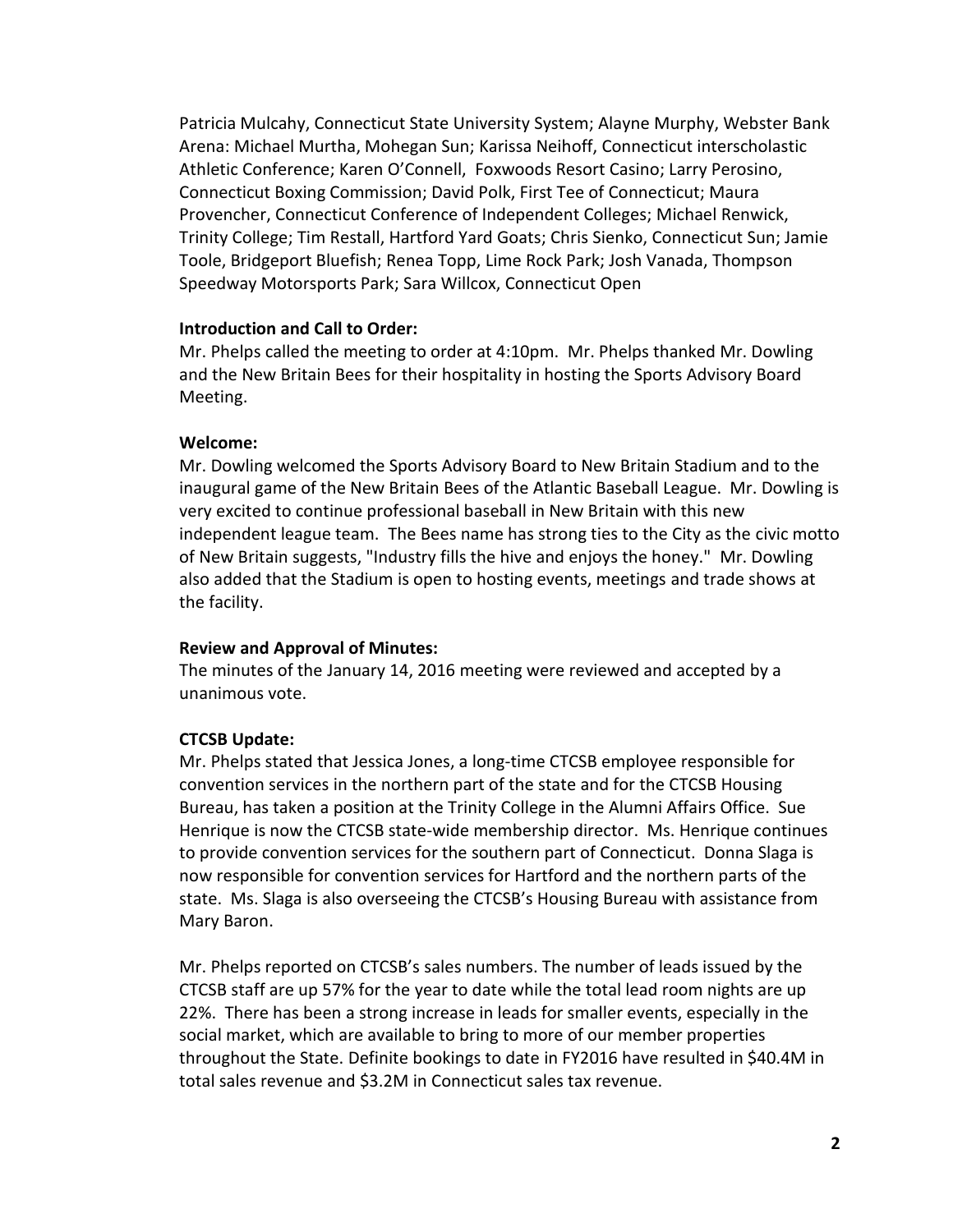Mr. Phelps encouraged all SAB Members to attend the Connecticut Governor's Conference on Tourism on April 27 at the Connecticut Convention Center. It will be an opportunity to share best practices and learn from national tourism and travel experts at this one-of-a-kind conference. At the Conference, six state residents will be honored with "2016 Bring It Home Awards" from Connecticut Convention & Sports Bureau (CTCSB) for their contributions to making the state a successful meetings, convention and major sports events venue. One of the award winners is a member of the Sports Advisory Board.

### **Sports Marketing Report:**

Mr. Murdock reported on his appointments from the National Association of Sports Commissions Symposium which he attended earlier this month in Grand Rapids, Michigan. Mr. Murdock met with the following sports event planners:

3D Lacrosse, Adrenaline Lacrosse, All American Games, Aloha Tournaments, Amateur Softball Association / USA Softball, Asian Basketball Championships of North America, Beach Rugby America, Color Run, Drone Racing League, FLW, Golf Channel, International Jugglers' Association, International Shuffleboard Association, Killer 'B' Promotions, Laxapalooza Lacrosse Tournaments, Legacy Global Sports, LPGA Symetra Tour, Minor League Baseball, National Beep Baseball Association, National Collegiate Athletic Association, National Federation of State High School Associations, National Gay Basketball League, National Soccer Coaches Association of America, National Underclassman Combine, North American Sports Group, NXT Sports, LLC, One Hockey, Orienteering USA, Paralyzed Veterans of America, Professional Disc Golf Association, Professional Golf Association Tour, Ragnar Events, Showstoppers Dance, Spartan Race, Sports Business, Tough Mudder, Triple Crown Sports, US Flag & Touch Football Association, USA BMX, USA Boxing, USA Curling, US Lacrosse, US Corporate Games, US Rowing, USA Field Hockey, USA Taekwondo, USA Track & Field, USA Ultimate, USA Weightlifting, USA Modern Pentathlon, Women's Flat Track Derby Association

A few of the specific event RFPs from the NASC Symposium that are being evaluated include:

- 2016-2017 World Taekwondo Federation's President Cup
- 2017 -2019 CrossFit World Championships
- 2017 Golf Channel World Long Drive
- 2017 Aloha World Series of Youth Lacrosse
- 2017 USA Boxing East Coast Championships
- 2017 Flavor Run
- 2018 Minor League Baseball Professional Seminar
- 2019 International Jugglers Association Annual 6-Day Festival